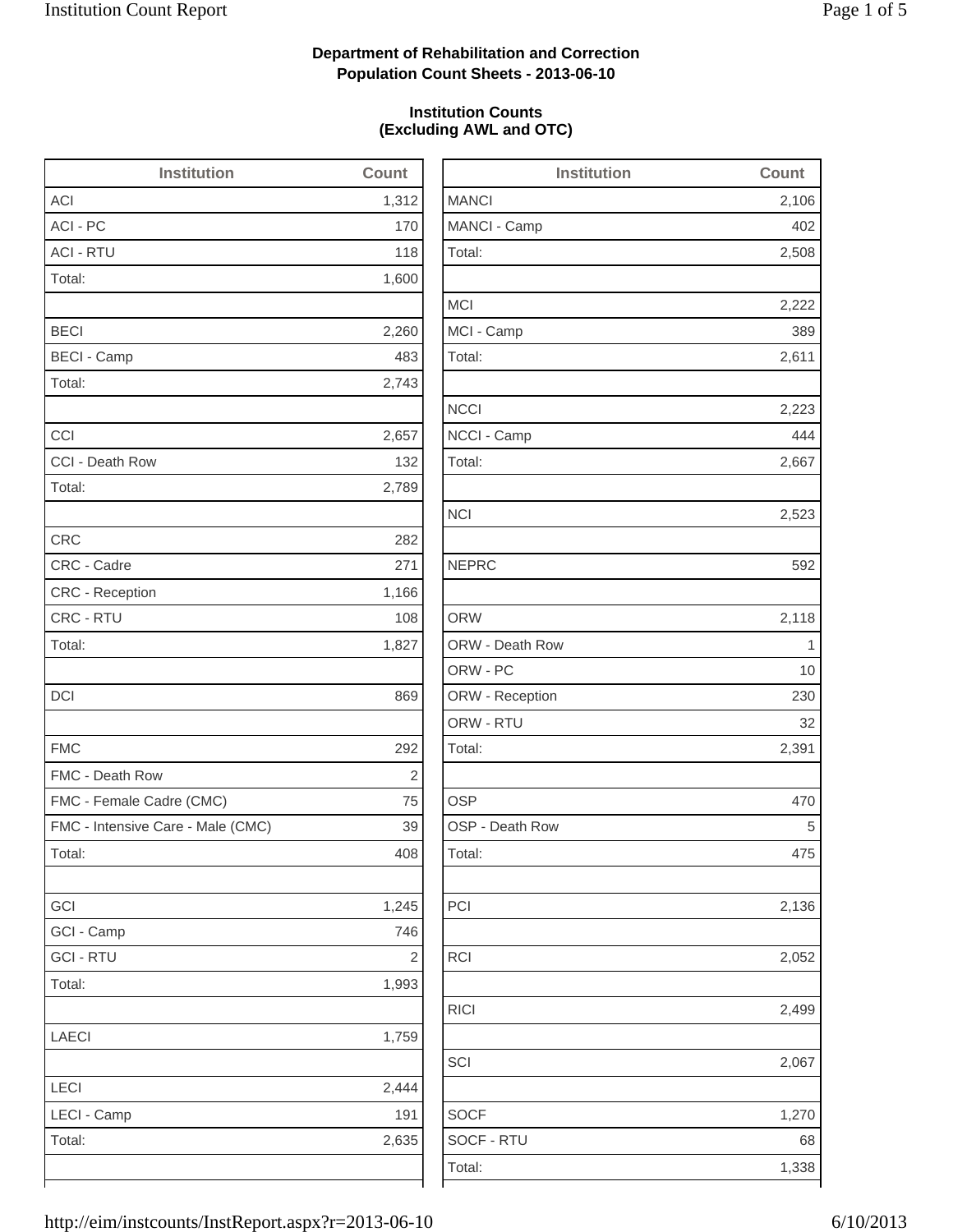## Institution Count Report Page 2 of 5

| <b>LOCI</b>              | 2,305 |
|--------------------------|-------|
|                          |       |
| <b>LORCI</b>             | 141   |
| <b>LORCI - Cadre</b>     | 244   |
| <b>LORCI - Reception</b> | 1,089 |
| Total:                   | 1,474 |
|                          |       |
| <b>MACI</b>              | 860   |
| <b>MACI - Minimum</b>    | 1,359 |
| MACI - Youth             | 33    |

Total: 2,252

| 1,365<br>51<br>1,416 |
|----------------------|
|                      |
|                      |
|                      |
|                      |
|                      |
| 1,260                |
|                      |
| 1,168                |
|                      |

### **Male Population by Security Level (Include AWL and Exclude OTC)**

|                        | <b>Total Male</b> | 46,423      | 189        | 379      | 46,233       |
|------------------------|-------------------|-------------|------------|----------|--------------|
| <b>Total Death Row</b> |                   | 144         | 0          |          | 143          |
| <b>Total Levels 1</b>  |                   | 14.373      | 78         | 111      | 14,340       |
| Total Levels 2         |                   | 17.505      | 79         | 144      | 17.440       |
| Total Levels 3,4,5     |                   | 14.401      | 32         | 123      | 14,310       |
| <b>Security Level</b>  |                   | <b>Body</b> | <b>AWL</b> | $(-OTC)$ | <b>Total</b> |
|                        |                   |             |            |          |              |

#### **Female Population by Institution (Include AWL and Exclude OTC)**

|                          | $\mu$ , $\mu$ , $\mu$ , $\mu$ , $\mu$ , $\mu$ , $\mu$ , $\mu$ , $\mu$ , $\mu$ , $\mu$ , $\mu$ |                |                |             |              |  |
|--------------------------|-----------------------------------------------------------------------------------------------|----------------|----------------|-------------|--------------|--|
| <b>Institution</b>       |                                                                                               | <b>Body</b>    | <b>AWL</b>     | $(-OTC)$    | <b>Total</b> |  |
| <b>CRC</b>               |                                                                                               | $\overline{2}$ | $\overline{0}$ | 0           | 2            |  |
| <b>DCI</b>               |                                                                                               | 869            | 7              | 7           | 869          |  |
| <b>FMC</b>               |                                                                                               | $\overline{4}$ | 0              | 2           | 2            |  |
| FMC - Female Cadre (CMC) |                                                                                               | 75             | 4              | 0           | 79           |  |
| <b>NEPRC</b>             |                                                                                               | 592            | 6              | 3           | 595          |  |
| <b>ORW</b>               |                                                                                               | 2,118          | 31             | 28          | 2,121        |  |
| <b>ORW - Death Row</b>   |                                                                                               | 1              | $\mathbf 0$    | $\mathbf 0$ |              |  |
| ORW - PC                 |                                                                                               | 10             | $\overline{0}$ | $\Omega$    | 10           |  |
| ORW - Reception          |                                                                                               | 230            | $\mathbf 0$    | $\Omega$    | 230          |  |
| ORW - RTU                |                                                                                               | 32             | 0              | $\mathbf 0$ | 32           |  |
|                          | <b>Total Female</b>                                                                           | 3,933          | 48             | 40          | 3,941        |  |
|                          | <b>Total Population:</b>                                                                      | 50,356         | 237            | 419         | 50,174       |  |

#### **Male Population by Institution: Security Levels 3, 4, 5 (Include AWL and Exclude OTC)**

| \''''''''''''''''''' Exvitut -''''' |                |            |          |              |  |
|-------------------------------------|----------------|------------|----------|--------------|--|
| Institution                         | <b>Body</b>    | <b>AWL</b> | $(-OTC)$ | <b>Total</b> |  |
| ACI                                 | 36             |            |          | 36           |  |
| ACI - PC                            | 95             |            |          | 95           |  |
| <b>BECI</b>                         | 4 <sup>1</sup> |            |          | 41           |  |
|                                     |                |            |          |              |  |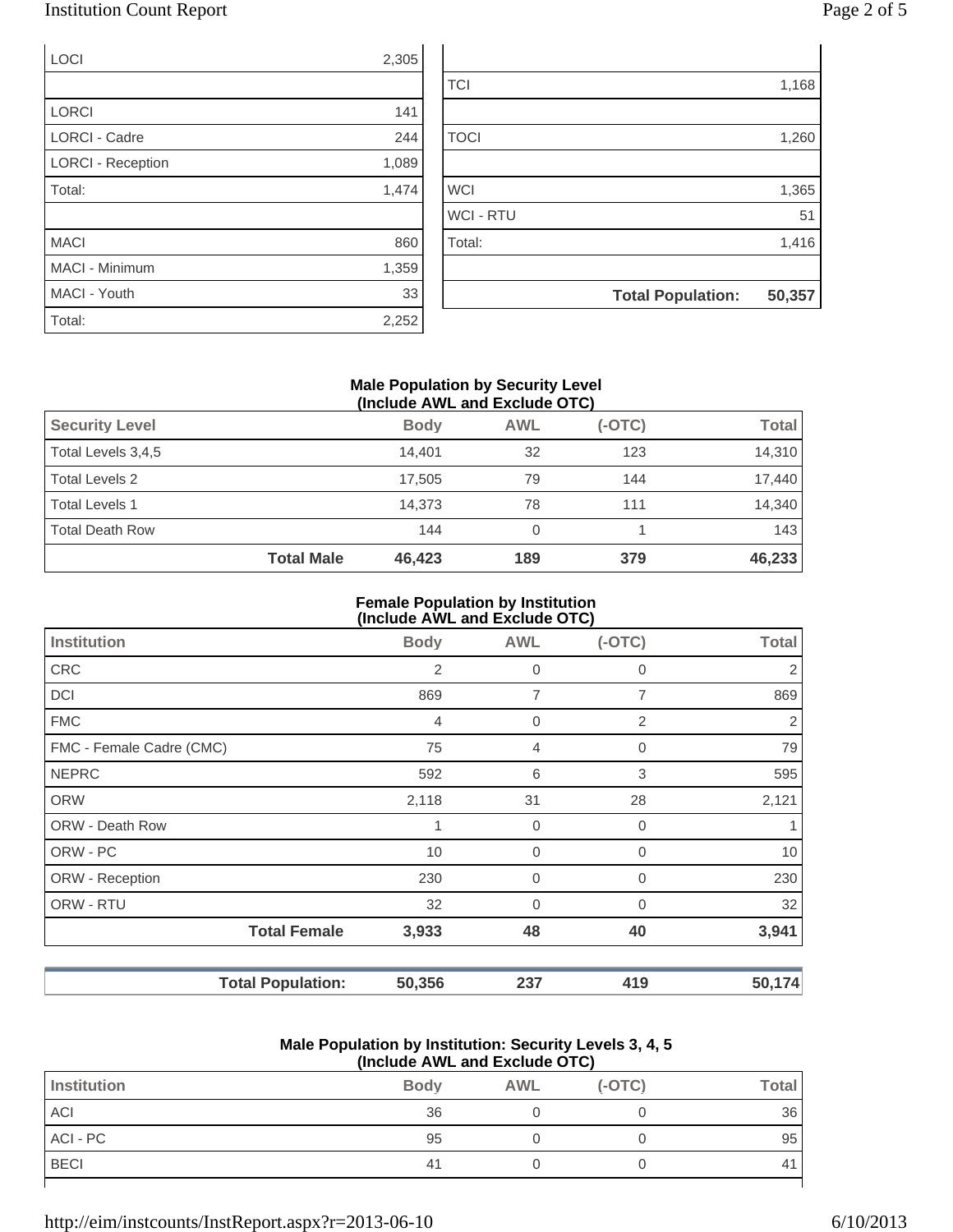# Institution Count Report Page 3 of 5

| CCI                               |                      | 21               | $\mbox{O}$          | $\mathbf 0$         | 21          |
|-----------------------------------|----------------------|------------------|---------------------|---------------------|-------------|
| CRC                               |                      | 127              | $\,3$               | $\hbox{9}$          | 121         |
| CRC - Cadre                       |                      | 238              | $\mbox{O}$          | $\mbox{O}$          | 238         |
| CRC - Reception                   |                      | 745              | $\,$ 3 $\,$         | $\mathsf 9$         | 739         |
| CRC - RTU                         |                      | 91               | $\mathbf 0$         | $\mathbf 0$         | 91          |
| <b>FMC</b>                        |                      | 13               | $\,0\,$             | $\,0\,$             | 13          |
| FMC - Intensive Care - Male (CMC) |                      | $\boldsymbol{9}$ | $\mathbf 0$         | $\mathbf 0$         | $\mathsf 9$ |
| GCI                               |                      | $\,6$            | $\mbox{O}$          | $\mbox{O}$          | $\,6$       |
| LAECI                             |                      | 28               | $\mathbf 1$         | $\mathbf 0$         | 29          |
| LECI                              |                      | 2,326            | $\sqrt{2}$          | 19                  | 2,309       |
| LOCI                              |                      | 12               | $\mathbf 0$         | $\mathbf 0$         | 12          |
| LORCI                             |                      | 78               | $\sqrt{4}$          | 29                  | 53          |
| <b>LORCI - Cadre</b>              |                      | 234              | $\mbox{O}$          | $\boldsymbol{0}$    | 234         |
| <b>LORCI - Reception</b>          |                      | 736              | $\mathbf 0$         | $\mathbf 0$         | 736         |
| <b>MACI</b>                       |                      | 32               | $\mathbf 0$         | $\mathbf 0$         | 32          |
| MACI - Youth                      |                      | 14               | $\,0\,$             | $\mathbf{1}$        | 13          |
| <b>MANCI</b>                      |                      | 1,981            | $\,$ 5 $\,$         | 8                   | 1,978       |
| MCI                               |                      | 21               | $\mathbf 1$         | $\mathsf{O}\xspace$ | 22          |
| <b>NCCI</b>                       |                      | 42               | $\mathbf 0$         | $\mathbf 0$         | 42          |
| <b>NCI</b>                        |                      | 66               | $\mathbf 0$         | 1                   | 65          |
| <b>OSP</b>                        |                      | 470              | $\,0\,$             | $\,$ 3 $\,$         | 467         |
| PCI                               |                      | 68               | $\sqrt{2}$          | $\mathsf{O}\xspace$ | 70          |
| <b>RCI</b>                        |                      | 1,993            | $\overline{4}$      | 13                  | 1,984       |
| <b>RICI</b>                       |                      | 34               | $\mathbf 0$         | $\mathbf{1}$        | 33          |
| SCI                               |                      | 16               | $\mathbf 0$         | $\mathbf 0$         | 16          |
| SOCF                              |                      | 1,270            | $\mbox{O}$          | 5                   | 1,265       |
| SOCF - RTU                        |                      | 68               | $\mathsf{O}\xspace$ | $\mathsf{O}\xspace$ | 68          |
| <b>TCI</b>                        |                      | 954              | $\,$ 5 $\,$         | $\,6\,$             | 953         |
| <b>TOCI</b>                       |                      | 1,188            | $\mathbf{1}$        | $\overline{7}$      | 1,182       |
| WCI                               |                      | 1,297            | $\mathbf 1$         | 12                  | 1,286       |
| WCI - RTU                         |                      | 51               | $\mathbf 0$         | $\,0\,$             | 51          |
|                                   | Total Levels 3, 4, 5 | 14,401           | 32                  | 123                 | 14,310      |

#### **Male Population by Institution: Security Level 2 (Include AWL and Exclude OTC)**

|                    | $(11.3)$ and $(11.1)$ and $(21.3)$ and $(31.4)$ |            |          |              |
|--------------------|-------------------------------------------------|------------|----------|--------------|
| Institution        | <b>Body</b>                                     | <b>AWL</b> | $(-OTC)$ | <b>Total</b> |
| ACI                | 619                                             |            | っ        | 618          |
| ACI - PC           | 52                                              | $\Omega$   | 0        | 52           |
| <b>ACI - RTU</b>   | 84                                              |            | 0        | 85           |
| <b>BECI</b>        | 1,546                                           | 9          | 12       | 1,543        |
| CCI                | 1,893                                           | 4          | 16       | 1,881        |
| CRC                | 115                                             | $\Omega$   | 2        | 113          |
| <b>CRC - Cadre</b> | 27                                              | $\Omega$   | 0        | 27           |
|                    |                                                 |            |          |              |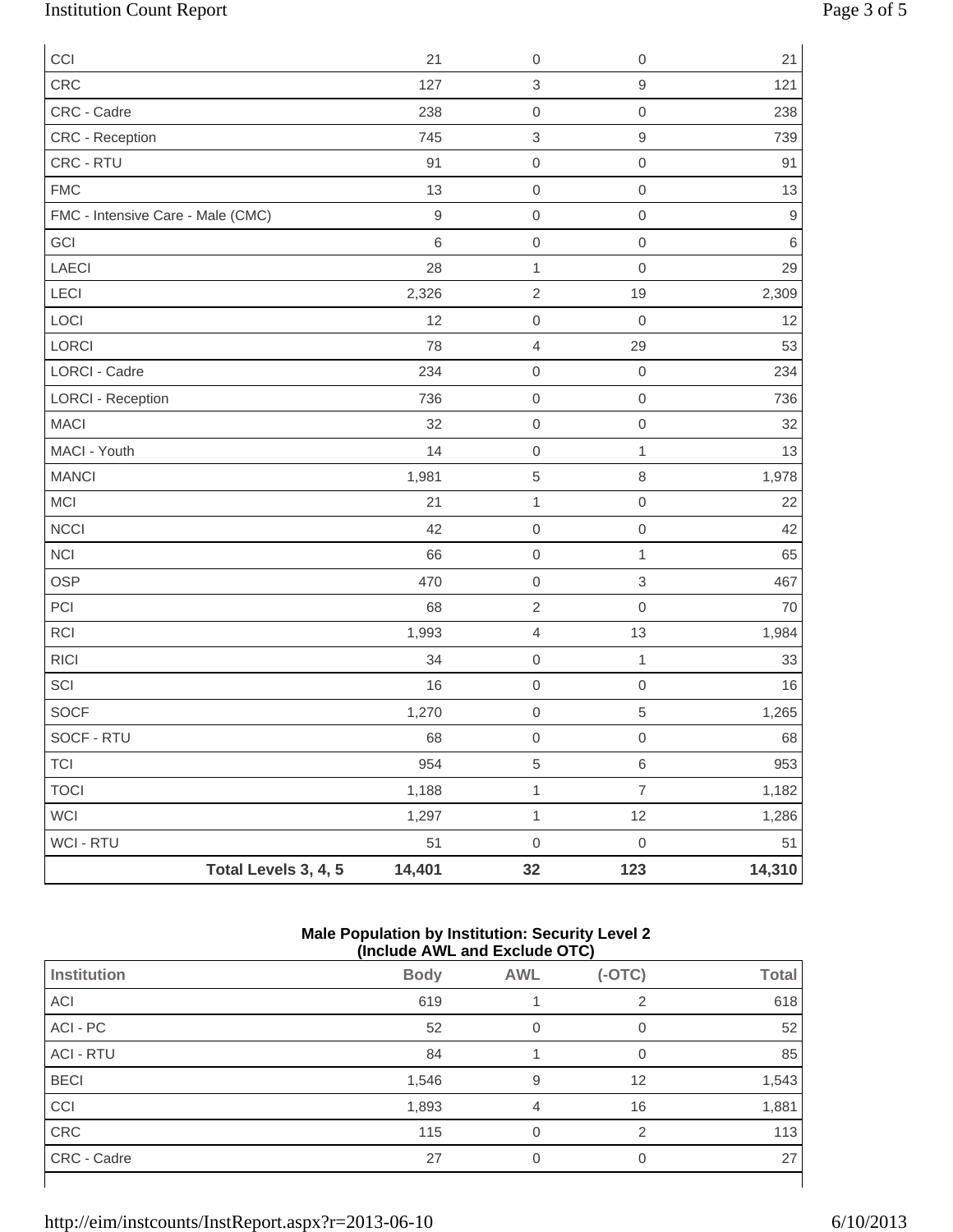# Institution Count Report Page 4 of 5

| CRC - Reception                   |                                | 298<br>$\boldsymbol{0}$       | $\,$ 5 $\,$         | 293            |
|-----------------------------------|--------------------------------|-------------------------------|---------------------|----------------|
| CRC - RTU                         |                                | 14<br>$\mathbf 0$             | $\mathsf{O}\xspace$ | 14             |
| <b>FMC</b>                        |                                | 27<br>$\mathbf{1}$            | $\mathsf{O}\xspace$ | 28             |
| FMC - Intensive Care - Male (CMC) |                                | 16<br>$\mbox{O}$              | $\mathsf{O}\xspace$ | 16             |
| GCI                               |                                | $\overline{5}$<br>798         | $\overline{4}$      | 799            |
| LAECI                             | 1,414                          | $\,8\,$                       | 12                  | 1,410          |
| <b>LECI</b>                       |                                | 107<br>$\mathbf 1$            | $\mbox{O}$          | 108            |
| LOCI                              | 1,331                          | $\mathbf{1}$                  | 11                  | 1,321          |
| LORCI                             |                                | 50<br>$\overline{4}$          | 5                   | 49             |
| LORCI - Cadre                     |                                | $\overline{9}$<br>$\mbox{O}$  | $\mathsf{O}\xspace$ | $\overline{9}$ |
| <b>LORCI - Reception</b>          |                                | 212<br>$\mathbf 0$            | $\mathsf{O}\xspace$ | 212            |
| <b>MACI</b>                       |                                | 828<br>$\mathbf 0$            | 6                   | 822            |
| MACI - Youth                      |                                | 19<br>$\mbox{O}$              | $\mathsf{O}\xspace$ | 19             |
| <b>MANCI</b>                      |                                | 112<br>$\mathbf 0$            | $\overline{2}$      | 110            |
| MANCI - Camp                      |                                | $\mathbf{1}$<br>$\mathbf 0$   | $\mathsf{O}\xspace$ | $\mathbf{1}$   |
| <b>MCI</b>                        | 1,854                          | 12                            | 13                  | 1,853          |
| MCI - Camp                        |                                | $\overline{1}$<br>$\mathbf 0$ | $\mathbf 0$         | $\mathbf{1}$   |
| <b>NCCI</b>                       | 1,293                          | $\mathsf g$                   | 12                  | 1,290          |
| NCCI - Camp                       |                                | $\mathbf 0$<br>$\overline{2}$ | $\mathbf 0$         | $\overline{2}$ |
| <b>NCI</b>                        | 1,879                          | $\overline{4}$                | 25                  | 1,858          |
| PCI                               |                                | 871<br>13                     | 5                   | 879            |
| <b>RCI</b>                        |                                | 59<br>$\mbox{O}$              | $\mathsf{O}\xspace$ | 59             |
| <b>RICI</b>                       |                                | 561<br>$\mathbf 1$            | $\overline{7}$      | 555            |
| SCI                               | 1,187                          | $\overline{4}$                | 5                   | 1,186          |
| <b>TCI</b>                        |                                | 87<br>$\mathbf 0$             | $\mathbf 0$         | 87             |
| <b>TOCI</b>                       |                                | 72<br>$\mathbf 0$             | $\mathsf{O}\xspace$ | 72             |
| WCI                               |                                | 67<br>$\mathbf{1}$            | $\mathsf{O}\xspace$ | 68             |
|                                   | <b>Total Level 2</b><br>17,505 | 79                            | 144                 | 17,440         |

### **Male Population by Institution: Security Level 1 (Include AWL and Exclude OTC)**

| $(110100C)$ and the column $(010)$ |             |                  |                |              |  |
|------------------------------------|-------------|------------------|----------------|--------------|--|
| Institution                        | <b>Body</b> | <b>AWL</b>       | $(-OTC)$       | <b>Total</b> |  |
| ACI                                | 656         | 4                | 3              | 657          |  |
| ACI - PC                           | 23          | $\boldsymbol{0}$ | $\overline{0}$ | 23           |  |
| <b>ACI - RTU</b>                   | 34          | $\overline{0}$   | 0              | 34           |  |
| <b>BECI</b>                        | 672         | 6                | 8              | 670          |  |
| <b>BECI - Camp</b>                 | 483         | $\overline{0}$   | $\mathbf 0$    | 483          |  |
| CCI                                | 743         | $\overline{2}$   |                | 744          |  |
| CRC                                | 38          | 3                | $\overline{2}$ | 39           |  |
| CRC - Cadre                        | 6           | $\overline{0}$   | 0              | 6            |  |
| CRC - Reception                    | 123         |                  | 3              | 121          |  |
| CRC - RTU                          | 3           | $\mathbf 0$      | $\overline{0}$ | 3            |  |
| <b>FMC</b>                         | 248         | 3                | 3              | 248          |  |
|                                    |             |                  |                |              |  |